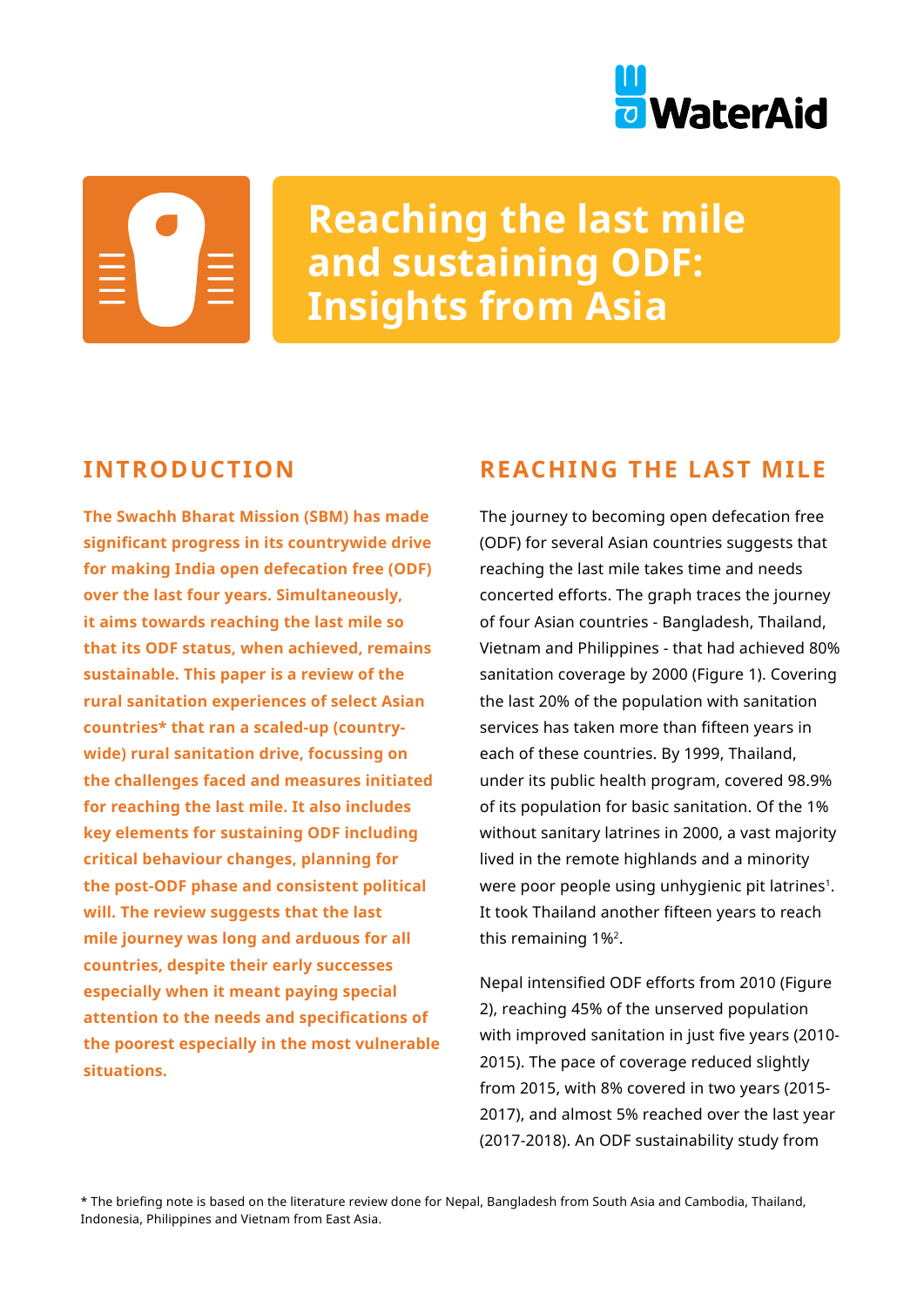



#### **Figure 1: Proportion of population practising open defecation**



**Figure 2: Nepal's ODF Journey**

Nepal showed that the Terai region required more focus and strategic follow up compared to the hilly and mountainous areas<sup>3</sup>. The last mile journey of these countries implies that reaching unserved populations is time intensive, requires consistent efforts, and robust and sustainable strategies for inclusion.

#### **Leave no one behind**

The Sustainable Development Goal 6 on water and sanitation aims to achieve access to adequate and equitable sanitation and hygiene for all by 2030, and calls attention to the special needs of women and girls and those in vulnerable situations. Universal access to sanitation implicitly demands that the sanitation needs of the most marginalised be met through strategic actions, including the identification of unreached groups, targeted financing mechanisms and monitoring.

#### **Identifying those left out**

Countries in the Asia region have used several strategies to identify the people in most vulnerable situations, and to provide support for latrine construction. Bangladesh identified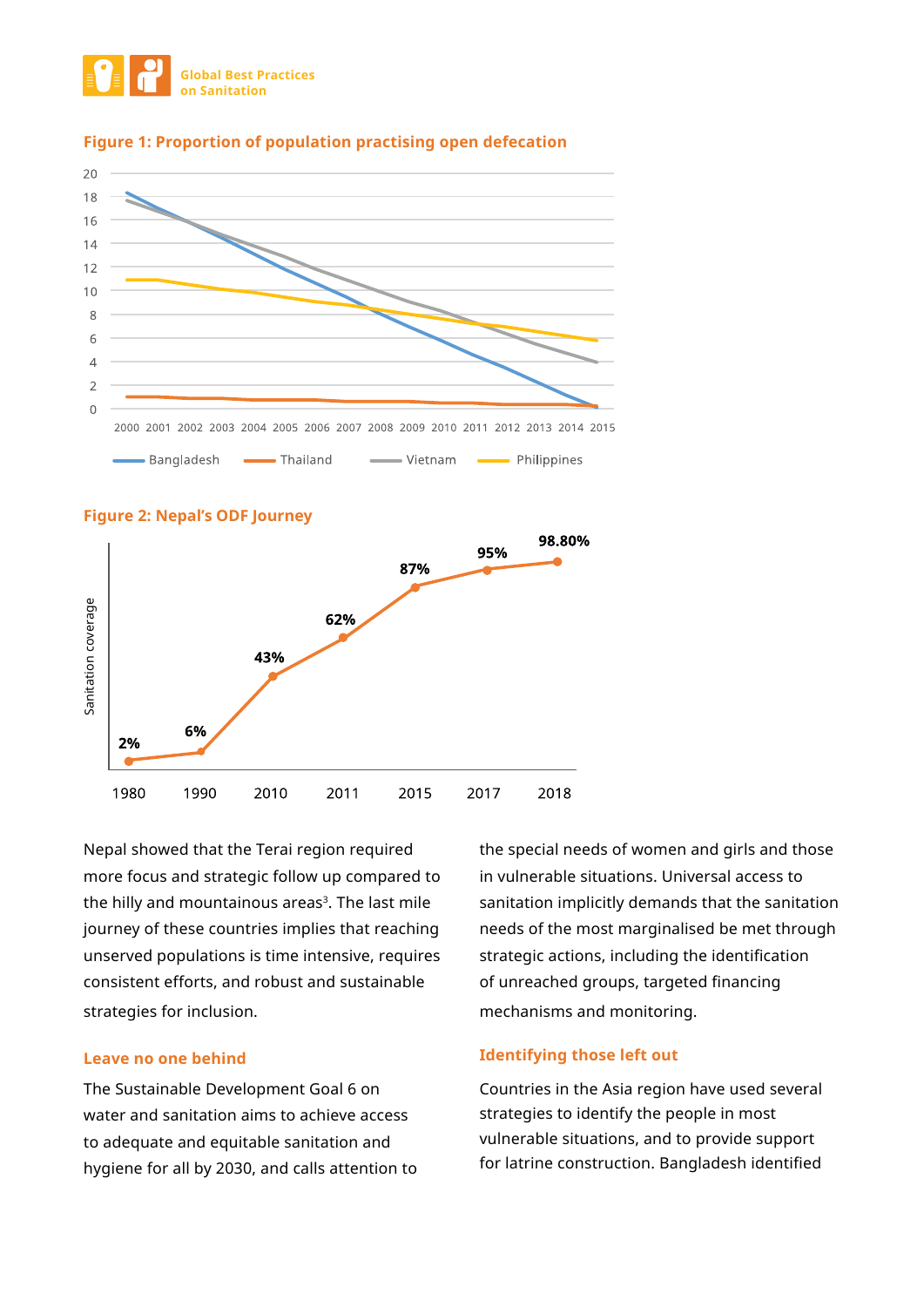**In Nepal, the 2011 Sanitation Master Plan provides proxy indicators to identify disadvantaged groups and ultra-poor households:** 

- 1. Households having food sufficiency (security) for less than six months.
- 2. Households having daily wages as the main source of income.
- 3. Female-headed households and/or households without adult members and/or households that have physically disabled persons.
- 4. Other relevant indicators agreed by the community.

and mapped hard to reach locations (Sunderban islands and wetlands, deeply flooded areas, drought prone areas, hills, among others) based on a mix of indicators for hydro-geographical and socio-economic situations. In Philippines, water, sanitation and hygiene (WASH) plans at the community level were integrated into the Barangay Disaster Risk Reduction and Management Plans and Contingency Plans<sup>4</sup>. In a number of countries in the region, sanitation programmes have collaborated with existing targeting systems such as country poverty alleviation or social safety net programmes in order to increase access to basic sanitation for the poorest. In Cambodia and Vietnam, the existing system of government issued certification of poverty (to households) helped in facilitating focused attention to the economically vulnerable communities.

A nuanced understanding of country contexts is critical for the identification of people and groups who may be overlooked by sanitation programmes, for the formulation of strategies for inclusion, and indicators for monitoring. For instance, some countries may identify migratory populations or the landless as a priority, whereas in other countries, communities living in forested hinterland or in remote mountainous regions may take precedence. Further, within households and communities, certain people may lack access to sanitation (even when facilities are available) because they are aged, female, disabled, or transgender. Nepal, while providing proxy indicators at the national level to identify vulnerable communities, provides scope within the community to ascertain people, families who are particularly helpless. Behaviour change strategies played an important role to overcome the intra-households and intra-community social disparities in access to sanitation.

# **Policy frameworks and guidelines for addressing last mile challenges**

Reaching the last mile and sustaining ODF requires a national framework, clear-cut strategies and institutional commitment. Bangladesh affirmed its pledge to serve hard to reach areas through the 'National Strategy for Water and Sanitation: Hard to Reach Areas of Bangladesh'. The Ministry of Rural Development of the Government of Cambodia prepared a 'National Guideline on WASH for People with Disabilities and Older People'. In Vietnam and Indonesia, education policies provided a mandate to include provisions for inclusive education, having implications for responsive sanitation and hygiene facilities for differentlyabled children.

### **Financial mechanisms**

To reach the last mile, Asian country governments have deployed three types of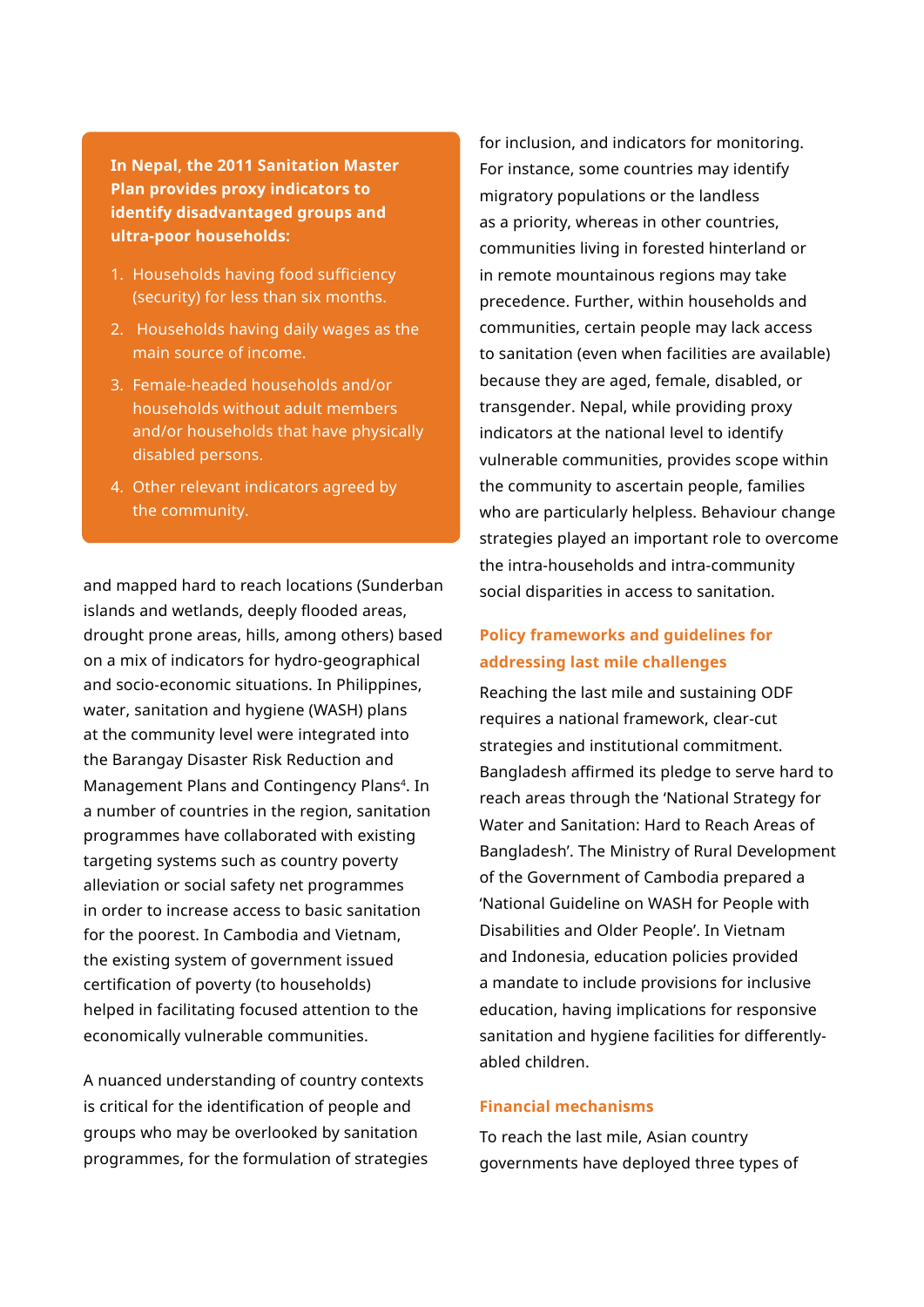

financial mechanisms: 1) intra-community support (including micro finance institutions); 2) government subsidies; and 3) conditional grants and loans. Notably, many Asian countries provided financial support to ensure coverage of the people in most marginalised situations, when the country was almost ODF (90-95% ODF).

**Intra-community support:** In Nepal, wealthier community members supported vulnerable households to construct latrines by donating latrines and materials, providing labour for construction and technical support from skilled workers, mobilising finances from other community members, and provisioning of loans or grants<sup>5,6</sup>. In Thailand, local sanitation committees managed revolving funds for household investments in sanitation (at the community level), with initial capital investments from the Government of Thailand<sup>7</sup>.

The Vietnam Women's Union set up a Sanitation Revolving Fund for women's savings and loan groups that enabled poor households in Vietnam to access small loans to construct septic tanks, toilets or establish a sewage connection. To access the loan facility, households had to be a part of a Savings and Credit Group<sup>8</sup>. In Cambodia, such group loans enabled more families to purchase latrines than having to bear the entire cost upfront through microfinance institutions.

Collective mobilisation and local leadership for financial support at the local level helped in reaching the last mile faster<sup>9</sup>.

**Government subsidies:** Some countries provided government subsidies only for the last mile coverage. The Thailand government,

for instance, provided subsidies under the 'Sanitation Activity Package' only when the overall sanitation coverage in the country was 80%10. In some countries, where largely no subsidy strategy was implemented, subsidised materials or labour support was provided to the poorest households only after ODF declaration (Bangladesh), or after 90-95% of households in the community had sanitation facilities  $(Nepal)^{11,12}$ .

**Conditional grants and loans:** Some countries provided poor families grants or loans, only if they participated in other important development schemes (education, health) or if they were a part of a Savings and Credit Group. Philippines integrated sanitation into a large-scale conditional cash transfer program (the Pantawid Pamilyang Pilipino Programme or 4Ps), whereby monthly cash grants (of maximum USD40) were given to the 'poorest of the poor' families for toilet construction on the condition that their school-age children remained in school, and mothers went for regular health check-ups.

Bangladesh, Vietnam and Cambodia have implemented output-based aid by encouraging low-income households to build improved household sanitation facilities and connected them with both local construction contractors and consumer lenders. Households received a consumer rebate upon verification of a properly built and used toilet with a handwashing station. The program also offered conditional cash transfers for the achievement of community-wide improved sanitation coverage benchmarks<sup>13</sup>.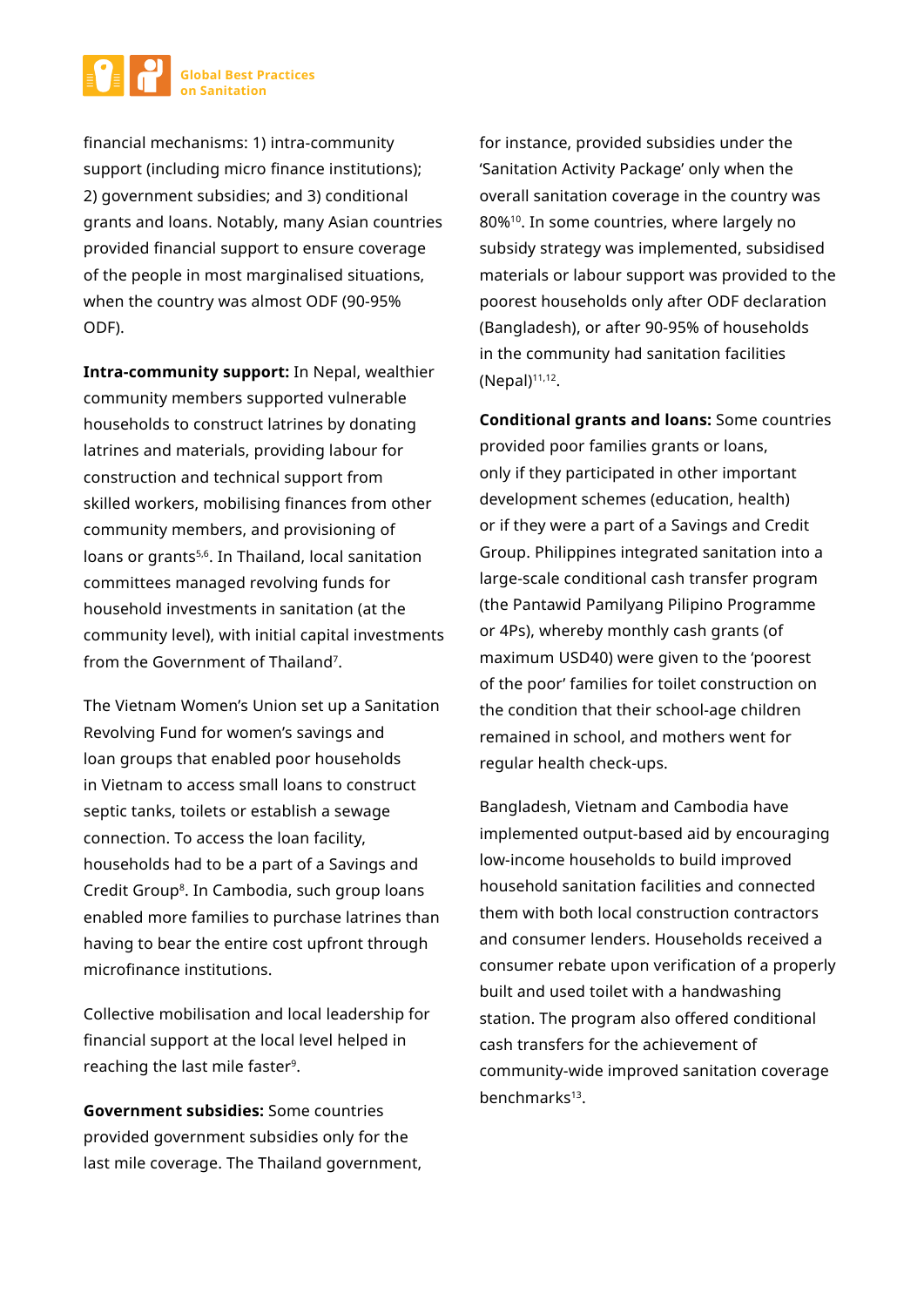# **Designing sanitation for excluded or floating villages**

Technological innovations were developed with the help of communities, including a small women's forum from the floating communities, in Cambodia. New technologies and/practices related to composting toilets, and bio-digesters were then introduced to families through workshops and focus groups, followed by capacity building of community volunteers and demonstration.

# **Access to the right technology for sustaining the last mile**

In the last two decades, there have been considerable innovations in appropriate technological designs to meet the unique needs of the disabled (e.g., accessible toilets), girls and women (e.g., responsive toilet designs for menstrual hygiene and for pregnant women), and children (e.g., child friendly toilets). However, the application of such innovations in remote areas and unserved communities remained an issue because of restricted accessibility to cost effective products and technologies. Experience from Bangladesh shows that the quality of latrines was an issue, mostly faced by the poor. Low-income families starting out with inferior technology have difficulty climbing up the 'sanitation ladder'14 with many such latrines becoming dysfunctional, and with challenges related to pit emptying. A recent sustainability study of ODF districts in Nepal showed that there is a lack of masons having knowledge, skills, or motivation to construct disaster and earthquake resilient toilets and to renovate non-functional toilet facilities.

#### **Monitoring for last mile inclusion**

Many countries have an identification mechanism for social welfare schemes, but in the journey to achieving ODF, these were not often linked to monitoring for sanitation access. Evidence shows that the monitoring systems at the national level for most of the countries in the region are lacking or having limited availability of disaggregated sanitation access data by groups that are socially and economically disadvantaged<sup>15</sup>.

# **SUSTAINING ODF**

Reaching ODF is one of the key milestone in the sanitation journey. However, continuity in the use of sanitation facilities and sustained behaviour change by people after reaching ODF status in large sanitation programmes calls for robust strategies for the post-ODF phase.

# **Phased approach and keeping the momentum**

Sustainability of ODF is dependent upon consistent political will, with national policies and frameworks in place. The vision for sanitation in Nepal, Philippines and Thailand transcends achieving ODF status to planning for

**Government of Thailand went beyond universal access to safe household sanitation and designed programs on:**

- Public toilet promotion
- School toilet improvement
- Waste management and treatment
- Food safety promotion
- Ecological sanitation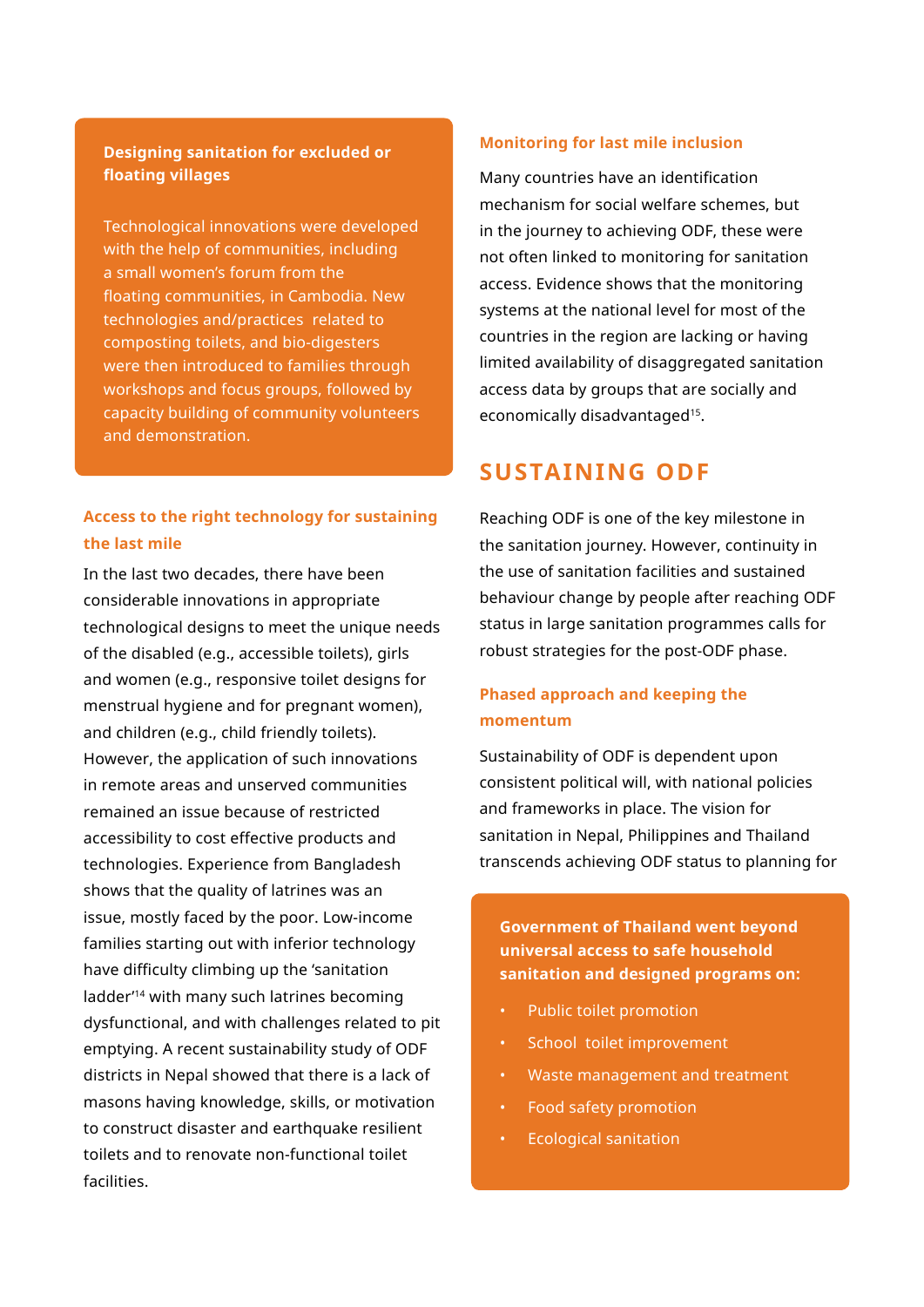

| ш<br>SUSTAINABL | <b>G3: Total Sanitation</b><br><b>Barangay</b>       | 100% solid waste and wastewater management (including drainage)<br>Safe management of animal excreta (animal pens)<br>Protected water sources & water points; regular water quality testing<br>100% improved handwashing facilities, with soap and water available<br>Verified sustainability of G2 & G1 conditions |
|-----------------|------------------------------------------------------|---------------------------------------------------------------------------------------------------------------------------------------------------------------------------------------------------------------------------------------------------------------------------------------------------------------------|
| п<br>IMPROVED   | <b>G2: Sustainable</b><br><b>Sanitation Barangay</b> | 100% use of sustainable toilets (each household using its own toilet)<br>100% handwashing facilities; soap & water at or nearby toilets<br>100% sustainable toilets in institutions (schools, health posts, govt. offices)<br>Sustainability monitoring & verified sustainability of G1 ZOD conditions              |
| <b>IMPROVED</b> | <b>G1: ZOD Barangay</b><br>(Zero open defecation)    | Zero Open Defecation: excreta-free open spaces, drains & water bodies<br>100% use of hygienic toilets (up to 20 people per toilet)<br>100% soap and water at or nearby toilets<br>Safe child excreta disposal Independent<br><b>ZOD verification process</b>                                                        |
| <b>SHARED</b>   | <b>G0: Open Defecation</b>                           | Human excreta disposed in open spaces, drains or water bodies                                                                                                                                                                                                                                                       |

## **Figure 3: Phased Approach to Total Sanitation in Philippines**

the post-ODF phase. Both Philippines and Nepal have adopted a phased approach for the ODF and post-ODF phases with clear indicators for each<sup>16</sup>. The post-ODF indicators in Nepal include continued use of toilets, personal hygiene and proper solid and liquid waste management in and outside of the home17.

A designated lead agency from the government with a clear mandate and budget allocation for sanitation is essential for taking the sanitation and hygiene journey ahead. A clear commitment for achieving ODF at the national level spurs a movement and helps in developing long-term institutional capacity. However, sustaining that momentum is critical for the post-ODF journey. Monitoring helps in reinforcing ODF and in

course correction. In Nepal, ODF sustainability is bolstered by three tiers of monitoring led by the multi–stakeholders groups (Water and Sanitation Coordination Committees), and is used for decentralised sanitation planning mechanisms, cross-sector learning and joint monitoring at scale<sup>18</sup>.

#### **Moving up the sanitation ladder**

Moving up the sanitation ladder requires inclusive and cost effective designs and technologies, engagement of the private sector and financial institutions, existence of options and services for pit emptying mechanisms and safe disposal of excreta. It is also important to have prototypes of designs for difficult areas as drought prone, high water table or the flood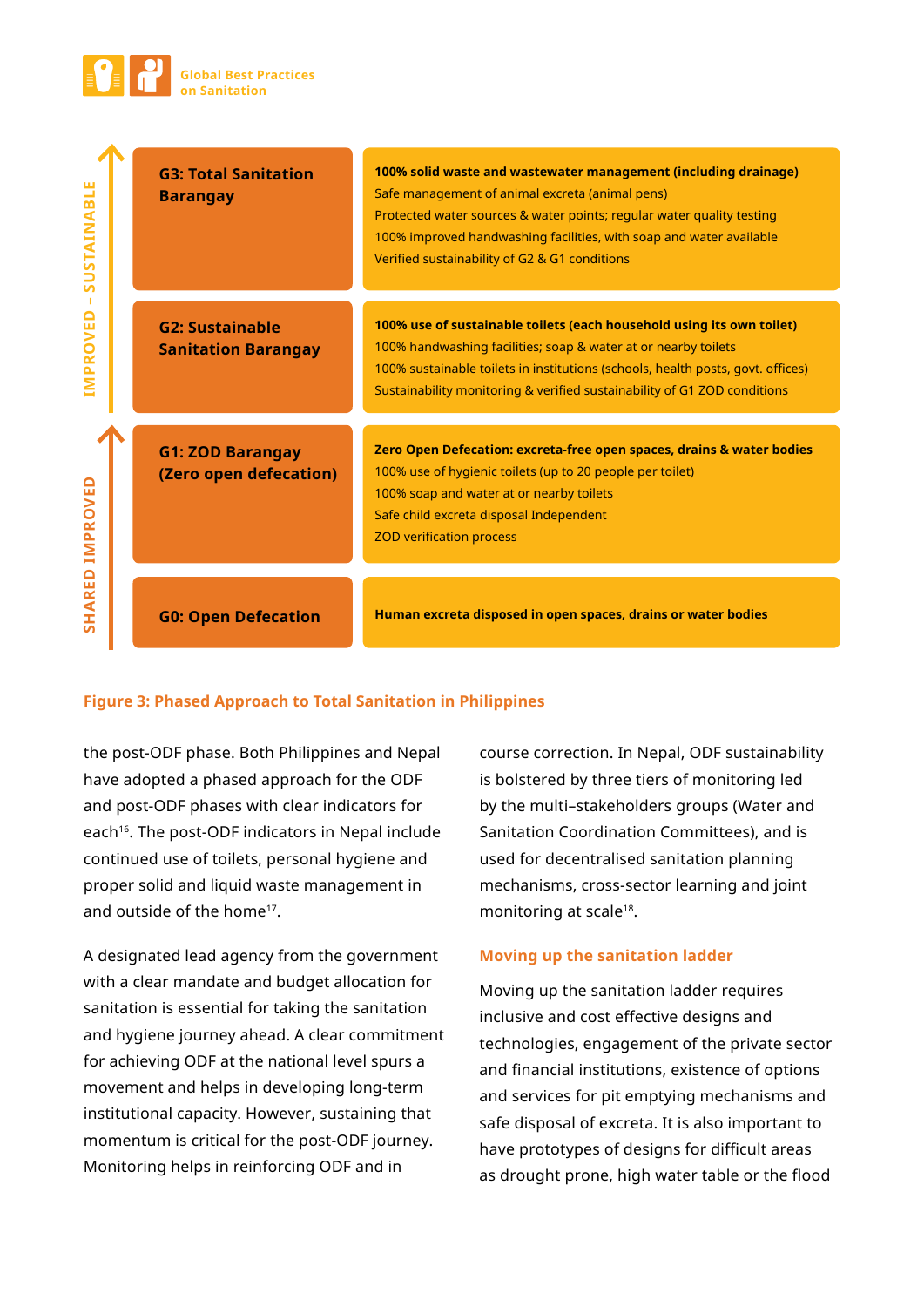

WaterAid/ Rasel Chowdhury

NaterAid/ Rasel Chowdhury

**Community toilet and water facilities in Mollah's Slam, Pollobi, Mirpur, Dhaka, Bangladesh. Where space and funding do not permit household toilets, safe, well-managed community latrines can provide a healthier alternative to makeshift, unhygienic toilets.**

prone areas, as well as for the inclusive toilets for people with disabilities, women and children.

Building the capacity of rural entrepreneurs in Bangladesh, Nepal, Indonesia and Philippines through sanitation marketing served to enhance demand for improved products<sup>19</sup>. In Nepal, national guidelines for constructing improved toilets recommend that household toilets have permanent structures at least up to the plinth level20. Bangladesh has launched an Institutional and Regulatory framework for Faecal Sludge Management (FSM) therefore prioritising safe management of faecal matter beyond pit emptying<sup>21</sup>.

ODF sustainability necessitates financial mechanisms to ensure the continuity and improvement in the delivery of water, sanitation and hygiene products and services. Additionally, funds are needed for regular operations and maintenance, to replace or upgrade basic toilets, or to move out of shared arrangements. Such investments can increase the likelihood of sustained use of toilets<sup>22</sup>.

In Philippines, the Phased Approach to Total Sanitation (PhATS) programme was designed to help ODF households and communities upgrade their sanitation facilities beyond ODF. Figure 3 shows the framework to support the phased approach<sup>23</sup>.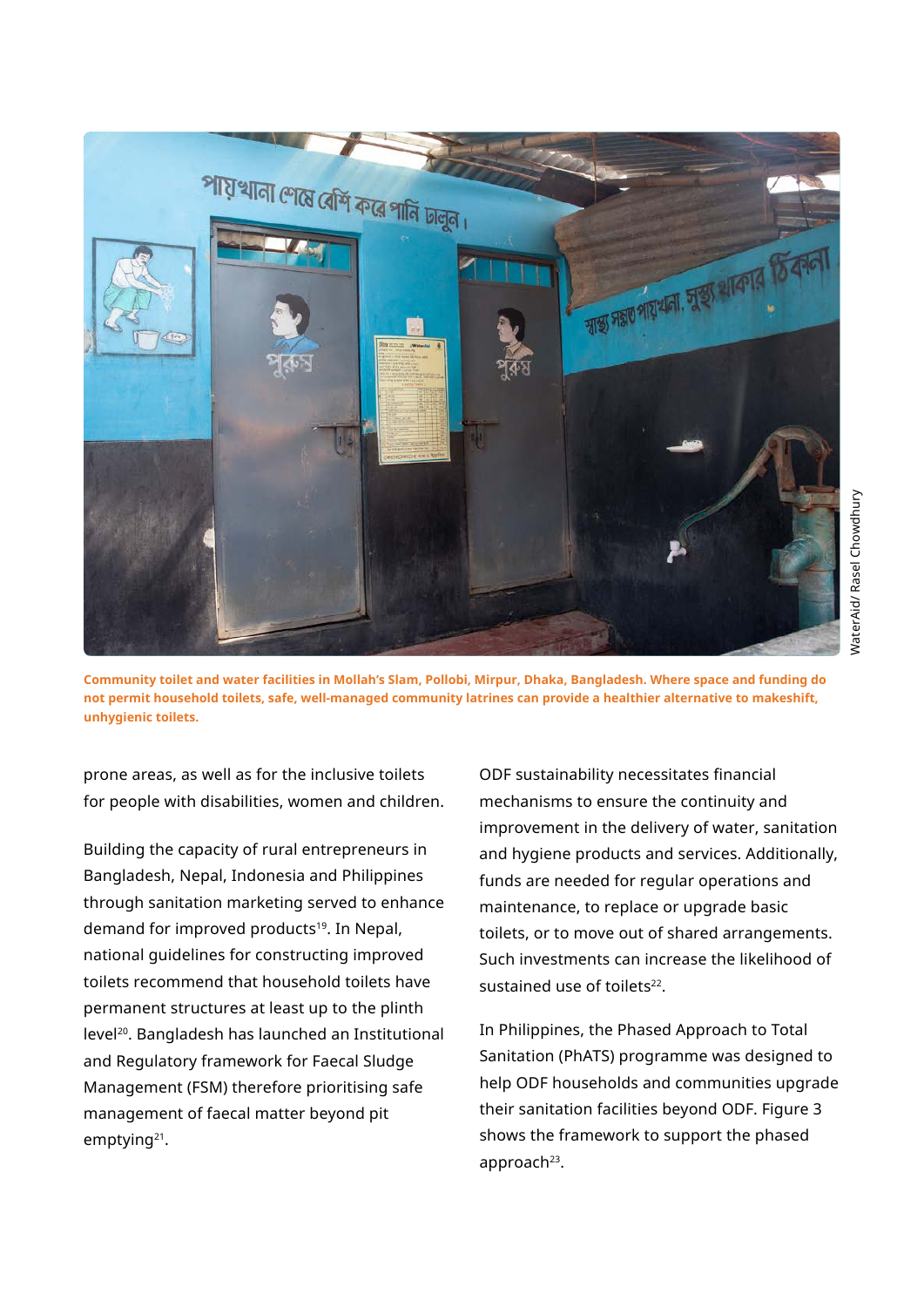



**Abdur Rashid Shaikh, 62, a person with disability who is using a public toilet at the Gabtoli Inter District Bus terminal, Dhaka, Bangladesh.** 

Adequate toilets in markets, streets and public places is an important condition for ODF sustainability<sup>24</sup>. Bangladesh after achieving ODF, realised the need to focus public toilets to sustain ODF, and resultantly, Local Government, Rural Development and Cooperative Ministry allocated budget for the public toilets for Dhaka city25.

#### **Sustained behaviour change**

In Nepal, maintaining the ODF status has been accompanied by other hygiene and sanitation behaviour related actions such as handwashing with soap at critical times and solid liquid waste management. A 'Total Sanitised Ward/ Municipality' is declared in the journey from ODF to post-ODF based on these behaviour change

indicators<sup>26</sup>. Evidence from Cambodia, Thailand, Philippines, and Vietnam indicates that sustained behaviour change at scale depends on the engagement of local level actors (government officials, health workers, community health volunteers, local governments) for reinforcing messages and practices<sup>27,28,29</sup>. Thailand is an example of how government can support sustained behaviours over time, for example by incentivising health professionals to continue to promote hygienic behaviour conditional on sanitation facilities<sup>30</sup>. WASH in institutions, especially in schools, also plays an important role for sustaining and reinforcing behaviour change and social norms on ODF.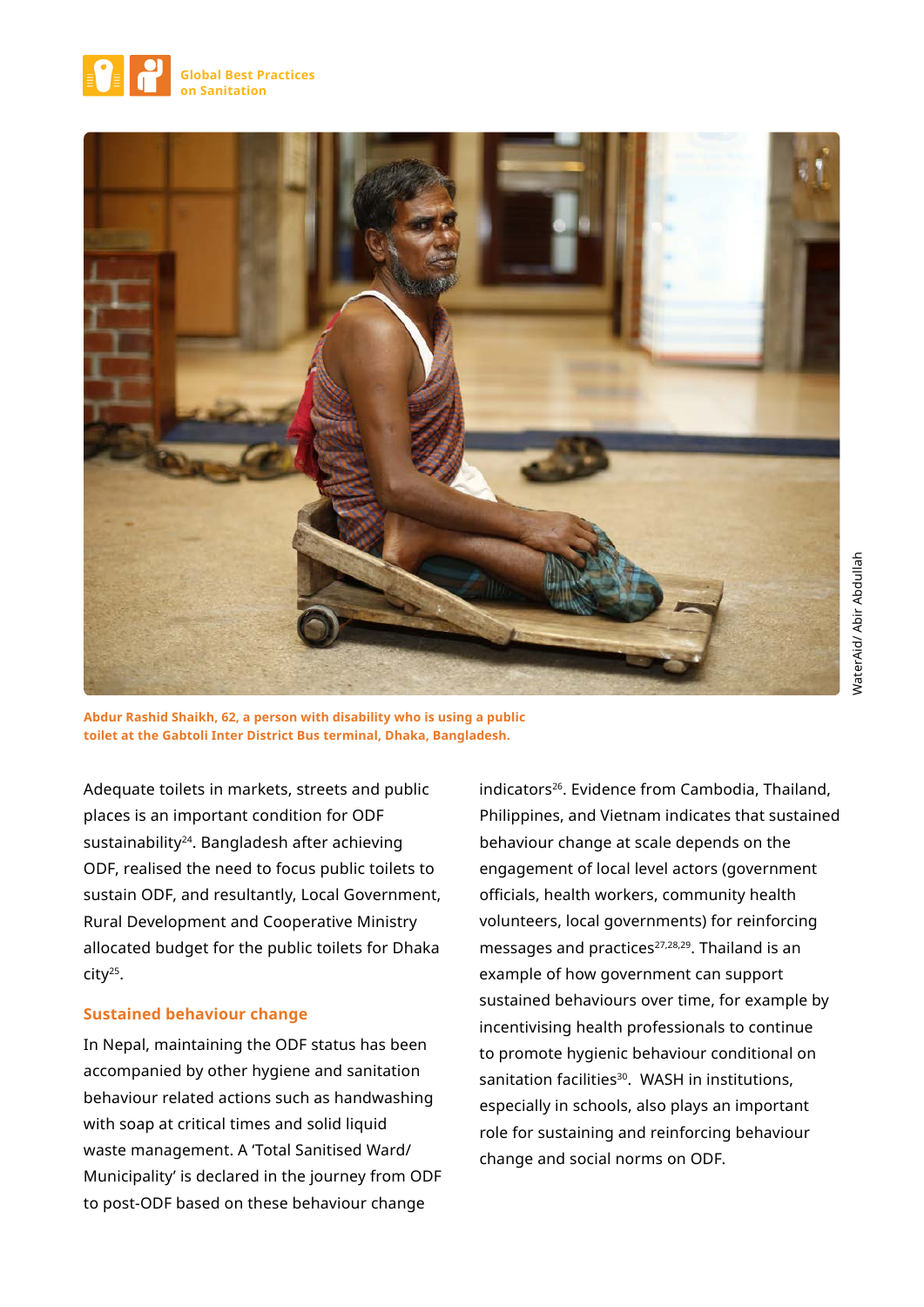# **CONCLUSIONS**

These insights from the review of the sanitation experiences of Asian countries clearly underline the challenges and hardships in achieving the last mile journey, including the need for time and focussed strategies to sustain those achievements. The underlying drivers of exclusion depend upon many other factors including poverty, social and economic inequality, infrastructure development etc. Hence, achieving this critical milestone and sustaining its outcomes requires multistakeholders efforts and competencies from diverse fields to address socio-economic issues (e.g., health, education, livelihoods). Sustaining ODF requires continued momentum, and advanced planning for the post-ODF phase.

Key learnings from this review highlights the need for the following:

- Planning for the last mile inclusion requires identifying and addressing the needs of the most vulnerable people, groups and locations. Two approaches may be used in tandem: 1) Using nationally representative data (e.g., Census) to identify social-economic groups that continue to lack access to basic sanitation; 2) Decentralised approaches and micro planning at the local government and community level to identify individuals within households and households within the communities that are yet to be served.
- Defining the post-ODF phase with clear plan, guidelines and advanced indicators for behaviour change in continuum with ODF.
- Strong government leadership for last mile inclusion and ODF sustainability, decentralisation of power alongside grassroot participation, and context-specific policies and programmes.
- Implementation for the last mile and ODF sustainability to be backed by institutional arrangements including policy frameworks, clear strategies and directives at national and sub-national levels.
- Sanitation behaviour change interventions to formulate strategies and messages relevant for ODF sustainability (e.g., consistent latrine use, handwashing with soap at critical times, appropriate solid, liquid waste management, and social norms related to sanitation), and for the unreached populations to encourage sanitation uptake and usage.
- Implementation of cost-effective, context specific and sustainable technology innovations for unserved people and populations through partnerships with the private sector and research institutions. Facilitating appropriate financing solutions including subsidies, loans and grants, intracommunity support mechanisms, incentives. This could also be integrated in other social security schemes such as housing.
- Instituting financial mechanisms for moving up the sanitation ladder through retrofitting and improved products, pit emptying mechanisms and planning for safe and appropriate faecal sludge management solutions. Financing operations and maintenance models to sustain institutional and public toilets.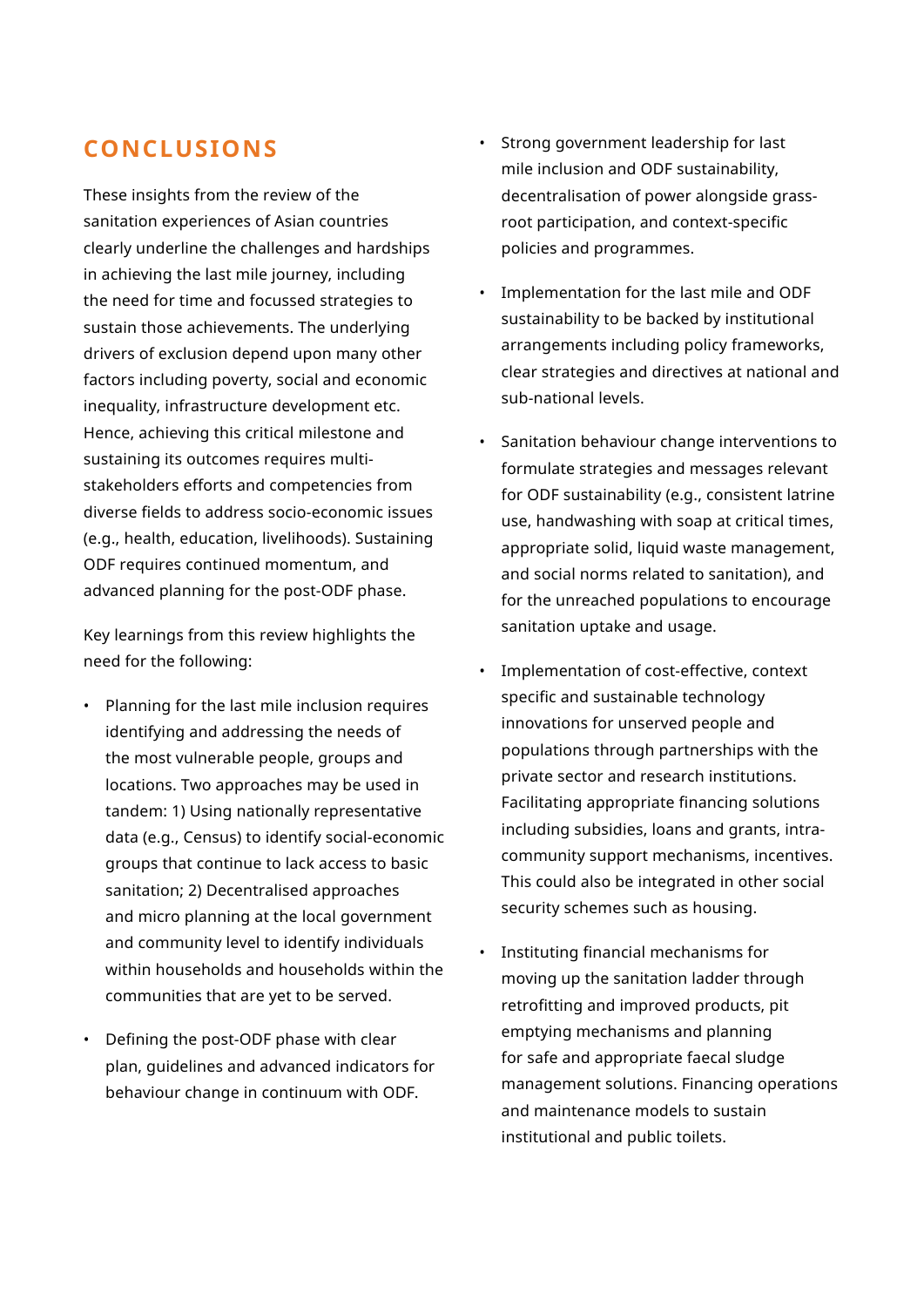

• Monitoring mechanisms for coursecorrection with regards to last mile inclusion and sustaining ODF, including collection of data that can be disaggregated by socioeconomic and geographic markers, to provide clear insights into who all are yet to be covered. Monitoring of ODF status to be carried out at regular intervals over time, to gauge ODF sustainability. Such monitoring to use indicators not just for ODF verification, but for the post-ODF phase as well.

# **REFERENCES**

<sup>1</sup> Luong, T.V. and Arphacharus, N. (2016). Universal Access to Safe Sanitation and Beyond – Thailand's experiences. Bureau of Environmental Health, Department of Health and UNICEF. Retrieved from: http://env.anamai.moph.go.th/ewt\_dl\_link. php?nid=943

<sup>2</sup> The World Bank- Data. Retrieved from: https:// data.worldbank.org/indicator/SH.STA.ODFC. ZS?locations=TH

<sup>3</sup> United Nations Human Settlement Programme and the Water Supply and Sanitation Collaborative Council. (2017) Study on Sustainability of Open Defecation Free Communities in GSF Supported Program Districts, Nepal 2016. Retrieved from: https://www.wsscc.org/wpcontent/uploads/2017/11/ ODF\_Sustainable\_Study\_rev8.pdf

<sup>4</sup> CLTS Knowledge Hub. (2016) Philippines Country Study. Retrieved from: http://www. communityledtotalsanitation.org/country/philippines

<sup>5</sup> Adhikari, K., Acharya, H., Ahmad, T. and Shrestha, S. (2017). Innovative sanitation social movement: experiences from Nepal. BRAC 2016. Water, Sanitation and Hygiene: Nine years of scale and innovation in Bangladesh Programme Report 2006- 2015.

6 Government of Nepal (GON). (2011). Sanitation and Hygiene Master Plan. Government of Nepal, Kathmandu.

<sup>7</sup> Trémolet, S. and Binder, D. (2013). Evaluating the effectiveness of public finance for household sanitation in rural Thailand. WaterAid and Share Report. Retrieved from: https://www.gov.uk/dfidresearch-outputs/evaluating-the-effectiveness-ofpublic-finance-for-household-sanitation-in-ruralthailand

<sup>8</sup> Evans, B. and Tremolet, S. (2009). Targeting the Poor with Facilities and Improved Services. In: Kӧhn, D. and Pfeiffer, V. eds., 2010. KfW Water Symposium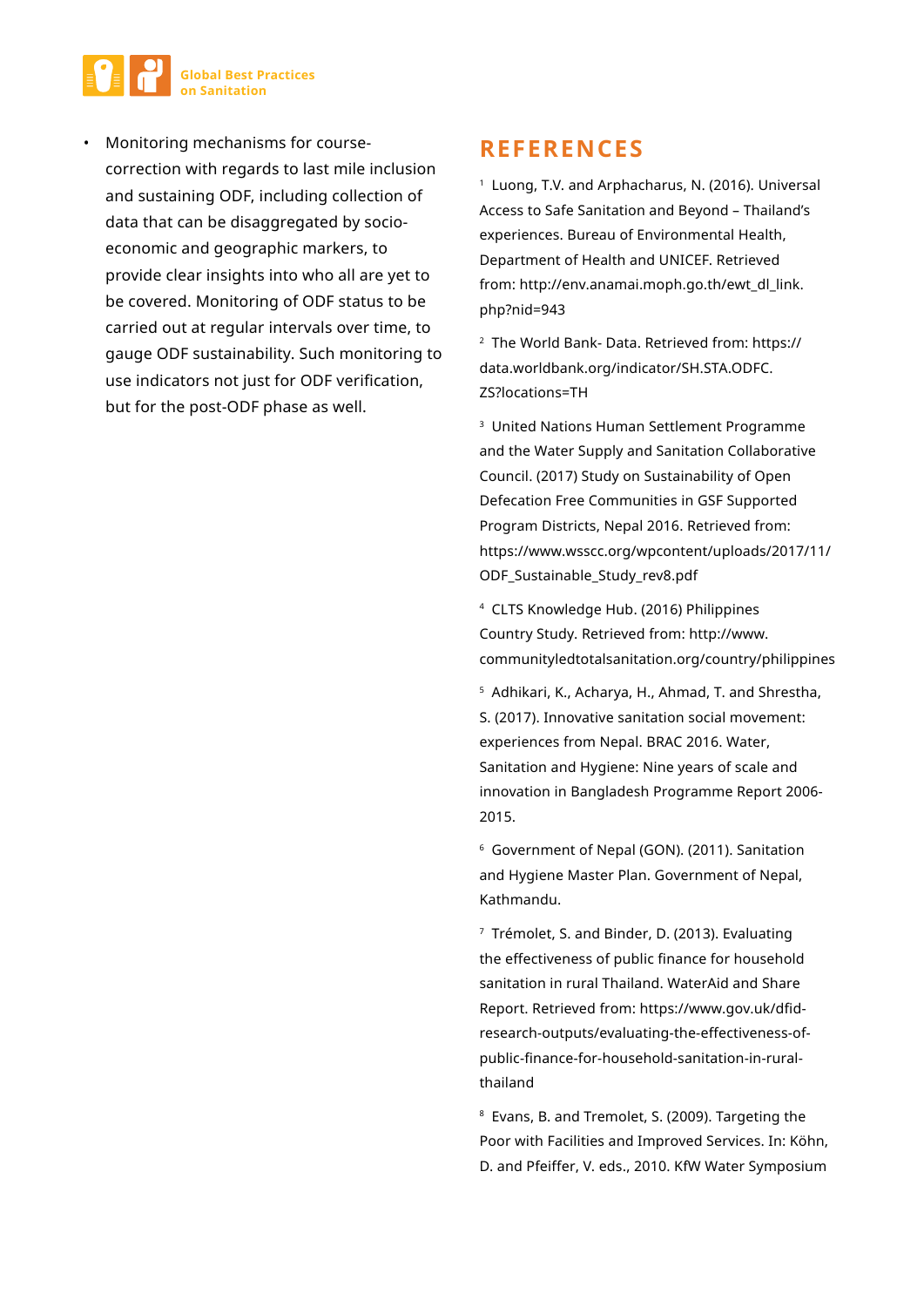2009, Financing sanitation: improving hygiene awareness and sanitation. London: IWA Publishing.

9 Willetts, J. (May 2017). Planning ahead for the "last mile": no quick fixes. Available at: http://www.snv.org/ update/planning-ahead-last-mile-no-quick-fixes

<sup>10</sup> Trémolet, S. and Binder, D. (2013). Evaluating the effectiveness of public finance for household sanitation in rural Thailand. WaterAid and Share Report. Retrieved from: https://www.gov.uk/dfidresearch-outputs/evaluating-the-effectiveness-ofpublic-finance-for-household-sanitation-in-ruralthailand

<sup>11</sup> Adhikari, K., Acharya, H., Ahmad, T. and Shrestha, S. (2017). Innovative sanitation social movement: experiences from Nepal. BRAC 2016. Water, Sanitation and Hygiene: Nine years of scale and innovation in Bangladesh Programme Report 2006- 2015.

<sup>12</sup> Hanchett, S., Krieger, L., Kahn, M., Kullmann, C. and Ahmed, R. (2011). Long-Term Sustainability of Improved Sanitation in Rural Bangladesh. Washington: Water and Sanitation Programme of the World Bank

<sup>13</sup> Sustainable Sanitation Alliance. Community Hygiene Output-Based Aid (CHOBA) in Vietnam and Cambodia. Retrieved from: https://www.susana.org/ en/knowledge-hub/projects/database/details/155

<sup>14</sup> Hanchett, S.(2016) CLTS Knowledge Hub Learning Paper: Sanitation in Bangladesh: Revolution, Evolution and New Challenges. Accessed on 21 August 2018. Retrieved from: http://www.communityledtotalsanitation.org/sites/ communityledtotalsanitation.org/files/Learning\_ Paper Sanitation in Bangladesh Hanchett.pdf

<sup>15</sup> Khawaja, N. (May 2017) Supporting the last mile without affecting sustainability. Retrieved from: http://www.snv.org/update/supporting-last-milewithout-affecting-sustainability

16 Robinson, A. and Gnilo, M. (2016) Chapter 9 'Beyond ODF: a phased approach to rural sanitation development', in P. Bongartz, N. Vernon and J. Fox (eds.) Sustainable Sanitation for All: Experiences, Challenges, and Innovations, Practical Action Publishing, Rugby.

<sup>17</sup> Government of Nepal (GON). (2011). Sanitation and Hygiene Master Plan. Government of Nepal, Kathmandu.

18 ibid

19 Ikeda, J. and Ahmed, R. n.d. Reducing costs and improving quality in rural sanitation options through innovation and research. Retrieved from https:// mdws.gov.in/sites/default/files/Innovation%20in%20 Rural%20Sanitation.pdf

<sup>20</sup> Government of Nepal (GON). (2011). Sanitation and Hygiene Master Plan. Government of Nepal, Kathmandu.

21 https://www.wateraid.org/bd/media/institutionaland-regulatory-framework-for-faecal-sludgemanagement-launched-by-the

<sup>22</sup> Hanchett, S.(2016) CLTS Knowledge Hub Learning Paper: Sanitation in Bangladesh: Revolution, Evolution and New Challenges. Accessed on 21 August 2018. Retrieved from: http://www.communityledtotalsanitation.org/sites/ communityledtotalsanitation.org/files/Learning\_ Paper\_Sanitation\_in\_Bangladesh\_Hanchett.pdf

<sup>23</sup> Robinson, A. and Gnilo, M. (2016) Chapter 9 'Beyond ODF: a phased approach to rural sanitation development', in P. Bongartz, N. Vernon and J. Fox (eds.) Sustainable Sanitation for All: Experiences, Challenges, and Innovations, Practical Action Publishing, Rugby.

24 Anam T (May 2015). Bangladesh's Very Public Toilet Crisis. Retrieved from: https://www.nytimes. com/2015/05/20/opinion/bangladeshs-very-publictoilet-crisis.html